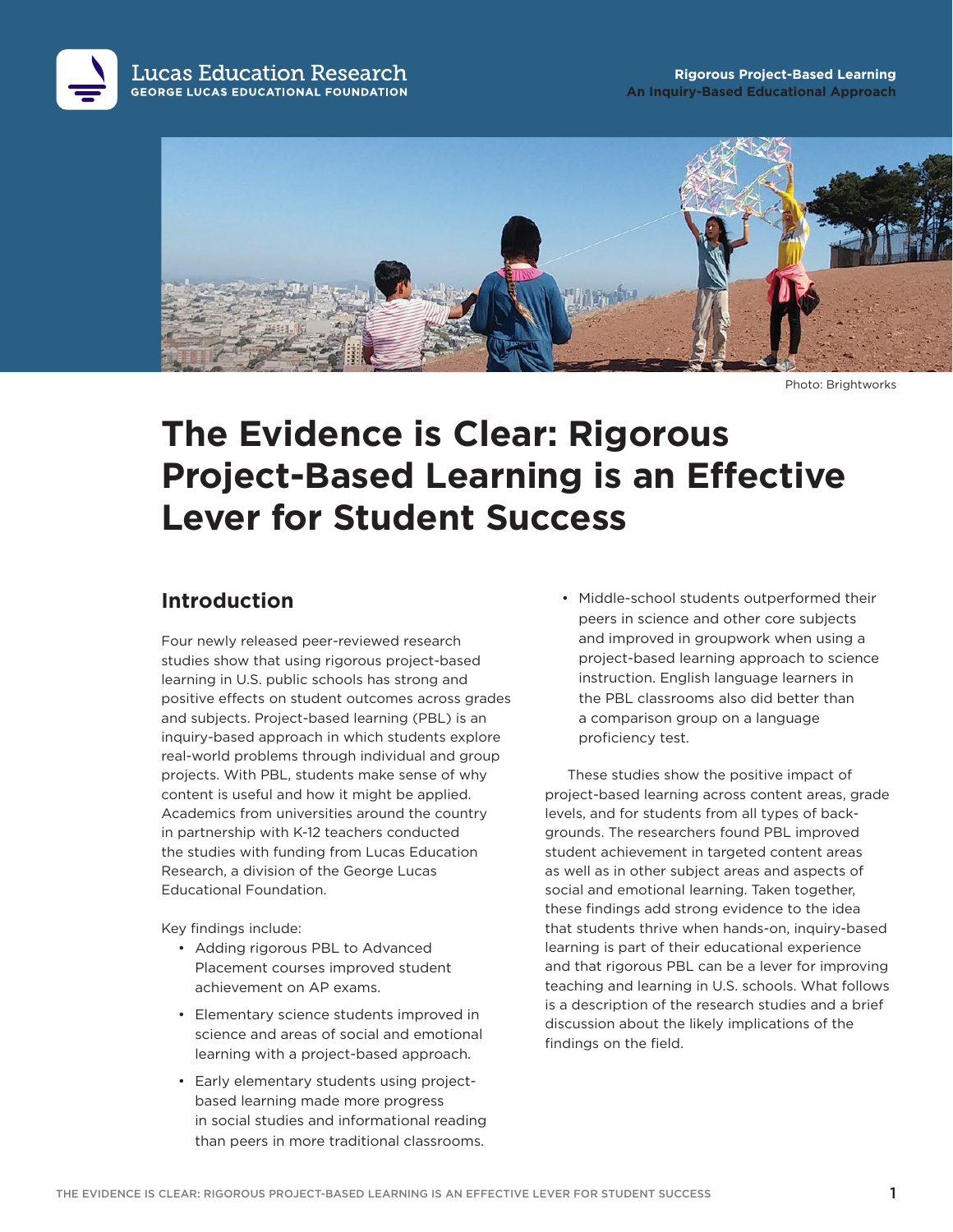#### **Knowledge in Action: A project-based approach to Advanced Placement courses**

University of Southern California researchers examined the impact of PBL and aligned resources and teacher professional-learning experiences on student outcomes in Advanced Placement (AP) courses. The study is the first to harness the power of a randomized control trial to investigate the impact of PBL on AP exam scores. The study found that students who took the project-based AP courses were more likely to receive a creditqualifying score on the AP tests, meaning they earned a score of 3 or higher on a scale of 1-5.

The PBL program, Knowledge in Action (KIA), increased the probability of earning an exam score of 3 or higher on AP US Government or AP Environmental Science by about 8 percentage points in the first year of implementation. Results from a follow-up study suggest that students continued to benefit from KIA as teachers gained experience. Students of teachers in the second year of using a KIA curriculum had a 10-percentage point boost in the likelihood of earning an AP Exam score of 3 or higher.

University of Washington academics and high school teachers developed the KIA approach. It is an open educational resource that embeds rigorous, authentic projects within AP courses in five units taught over the course of a year. Teachers receive strong and sustained professional-learning opportunities.

The findings of the study have important implications for practitioners and policymakers. School and system leaders and educators have reported that a barrier to adopting PBL can be the perception that the approach doesn't prepare students for end-ofyear or other high-stakes tests, including AP exams. This research challenges that view. The deep knowledge and skill-building found in KIA classrooms and aligned teacher supports promote student achievement as measured by AP tests.

The researchers conducted the study in five predominantly urban districts. A significantly higher proportion of the students in the study were from low-income households than is typical for AP test-takers. Furthermore, the study found that the KIA program improved the performance of students from both lower and higher socio-economic

families, reinforcing the view of many education and civil-rights advocates that underrepresented students should get more equitable access to rigorous, college-preparatory coursework.

### **Multiple Literacies in Project-Based Learning: Thirdgrade science program boosts achievement and improves social and emotional learning**

Researchers from the University of Michigan, Michigan State University, and the University of Wisconsin investigated the impact of a project-based approach to science instruction in third-grade classrooms. They found PBL, plus aligned resources and professional learning for teachers, led to higher achievement levels on a science assessment aligned Next Generation Science Standards (NGSS).

The randomized controlled trial found students in the classes using the Multiple Literacies in Project-based Learning (ML-PBL) approach performed 8 percentage points better on the science assessment as compared with students in the control group classrooms. In addition, a student survey showed the ML-PBL students grew more in areas of reflection and collaboration, hallmarks of social and emotional learning in science classrooms.

ML-PBL is an open educational resource and interdisciplinary approach to teaching that integrates science, reading, mathematics, and aspects of social and emotional learning. The developers designed ML-PBL to enhance students' curiosity about the natural world, pique their interest in problems that have relevance to their lives, and support them as they solve real-world problems.

While the study was conducted in schools in Michigan, an analysis of the demographic composition of the study schools confirmed that findings can be generalized beyond Michigan. The students in the sample were representative of third graders throughout the country. The significant effects persisted across schools with differing racial and ethnic makeups and household-income levels and in various regions of the state, providing strong evidence that this approach is beneficial for all students.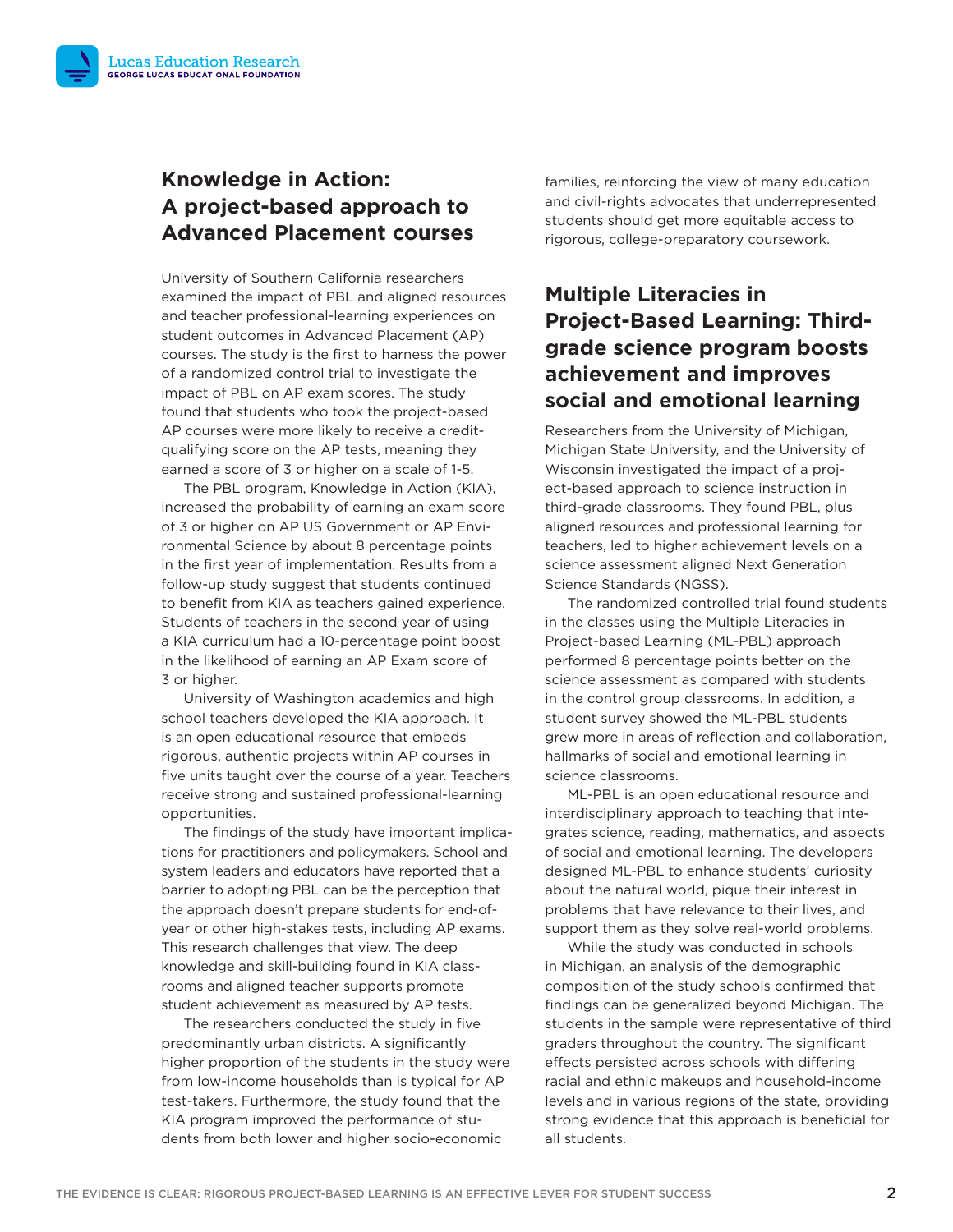### **Project Place: PBL curriculum increases social studies and literacy achievement in elementary school**

The randomized controlled study explored the effects of a PBL social studies curriculum on social studies and literacy achievement among secondgrade students in low-income, low-performing schools. The results showed a statistically significant and positive effect of the PBL curriculum. Students who used it showed five to six more months of growth in social studies and about two more months of growth in literacy achievement specifically, informational reading— as compared to peers.

The Project PLACE curriculum is an open educational resource centered around four projects over the course of a school year that address a problem or take advantage of an opportunity in the students' communities and beyond. The approach calls for a combination of teacher-led and student-led activities all driven by an authentic purpose.

This study, conducted by University of Michigan and Michigan State researchers, contributes to the research landscape in several important ways. Researchers conducted the study in high-poverty, low-performing schools, and the majority of participating students were from underrepresented racial and ethnic groups. Poor students and underserved minorities are generally more likely to receive instruction that is focused on basic reading and math skills and less likely to emphasize the critical thinking and discussion skills found in rigorous PBL instruction. This study supports the view that should change. The study also helps fill a previous need to explore the impact of PBL on student achievement in early elementary grades.

## **Learning Through Performance: Middle school science program leads to subject-matter gains and higher language proficiency levels in English language learners**

Stanford University researchers, working with middle school teachers, designed the Learning Through Performance (LTP) in Middle School Mathematics and Science project. The research team developed, piloted, and researched the efficacy of a sixth-grade project-based learning science course aligned to the Next Generation Science Standards (NGSS) and related professional-learning opportunities for teachers.

They found students in LTP classrooms, in the second year of the program, outperformed a comparison group by 11 percentage points on a science assessment developed as a measure of students' proficiencies with NGSS practices.

LTP students also outperformed comparison students on state standardized tests in mathematics and English language arts. In addition, LTP students classified as English language learners outperformed matched students on an assessment used by California to measure language proficiency skills. The design team worked to ensure the content was accessible for all students, including English language learners, which likely contributed to gains for that subgroup. Design features of the curriculum included language-specific objectives, balancing writing and discussion, and other targeted strategies to foster language development.

The study found LTP also improved student engagement and improved teacher practices. Specifically, teachers improved at facilitating group work, using activities that involved real-world applications of science, leveraging language-rich assignments, and administering performance assessments.

Researchers conducted the study in highpoverty, racially diverse schools, providing important evidence that when underserved students, including English language learners, engage in authentic, real-world science instruction, significant learning across multiple content areas occurs.